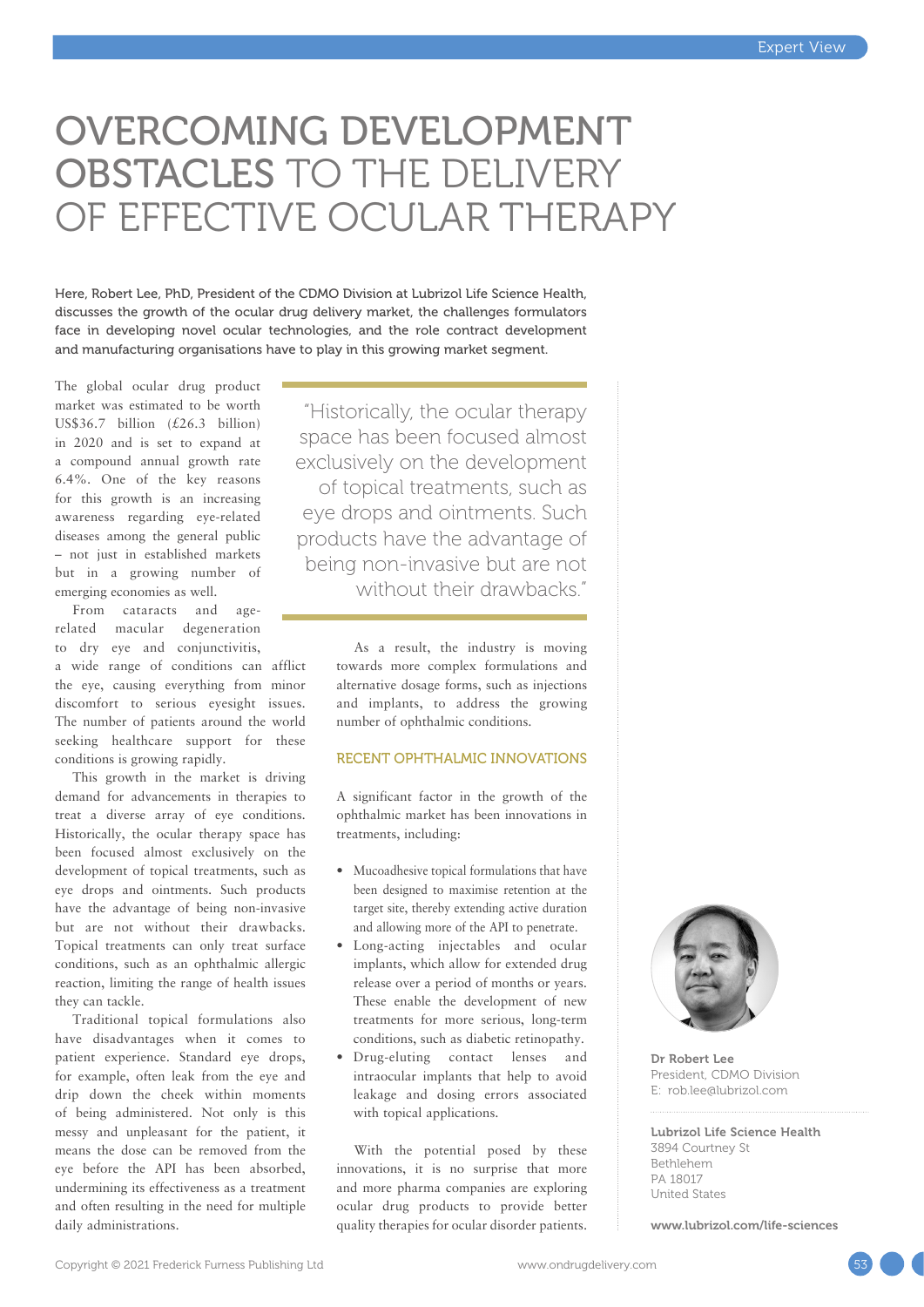"It is rare for pharma companies to have the infrastructure and expertise already in-house to develop ophthalmic products successfully on their own. Specialised expertise is needed to develop truly game-changing ocular therapies."

However, many companies face challenges when developing effective ocular drug products, from formulation issues to the choice of dosage form or delivery device, as many of these recent innovations are increasingly complex. This means that it is rare for pharma companies to have the infrastructure and expertise already in-house to develop ophthalmic products successfully on their own. Specialised expertise is needed to develop truly game-changing ocular therapies. To overcome these issues and ensure the successful development of their ocular therapy, drug formulators have several factors to consider.

#### KEY CONSIDERATIONS IN OCULAR DRUG DEVELOPMENT

#### **Aseptic Processing**

It is imperative that any ocular product is sterile to protect patients from infection, as the eye is sensitive and critical for sight. There are strict regulatory requirements in place with respect to sterility for ocular products, as opposed to other administration routes such as oral.

#### **Dosage Form**

The form that a drug product will take depends on the specific portion of the eye the API is intended to treat, as well as the desired dosing frequency. Conditions affecting the front of the eye are wellsuited for topical formulations, including locally applied solutions, suspensions and emulsions. Retinal issues and conditions affecting the back of the eye are more suited to injections or implants. In these cases, to improve convenience for the patient, it may be preferable to develop long-acting formulations to minimise dosing frequency, and therefore also any discomfort experienced during administration.

#### **API Challenges**

The physical characteristics of the API must be factored into the ocular drug development process. The solubility of the API, for example, will affect numerous aspects, including which formulation techniques are used and what excipients are present.

#### OVERCOMING API SOLUBILITY OBSTACLES

No matter what dosage form is chosen for an ocular drug product, there are often challenges that need to be overcome during development to maximise the therapeutic effect of the finished product.

Across the pharmaceutical industry, more new chemical entities are being registered that exhibit poor solubility. This poor solubility poses challenges

"However, there are other formulation approaches available that can help overcome solubility issues. Advanced technologies, such as API physical modification techniques, are particularly effective."

not only during the manufacturing process but also causes problems with the bioavailability of the API. Failure to address this issue when formulating the drug will have a negative impact on its effectiveness.

This challenge is particularly pressing in the ocular drug delivery segment. For example, there are few excipients approved for use in ocular dosage forms to help overcome solubility or bioavailability issues, especially for intravitreal administration. This restricts the avenues available to drug formulators to enhance the solubility of their APIs.

However, there are other formulation approaches available that can help overcome solubility issues. Advanced technologies, such as API physical modification techniques, are particularly effective. One example of this approach is nanomilling, which reduces the API particle size – increasing drug surface area and enhancing content uniformity along with dissolution rate. This can maximise the solubility of APIs that are moderately insoluble and allow for the formulation of highly insoluble APIs. As a result, the drug formulation may offer enhanced bioavailability and be able to achieve therapeutically relevant levels of the API within the target tissue or organ that would not otherwise be possible.

Additionally, nanomilling can create a more uniform colloidal suspension that offers enhanced application benefits – moving more effectively through the device or, in the case of a topical formulation, spreading more effectively across the surface of the eye.

Other techniques include additional physical modification methods, such as micronisation, and API chemical modification methods, such as PEGylation. Regardless of the method, it is important to focus on the drug product's target product profile and let science dictate the rest. Having more than one option or technique at your disposal is very important in the early stages of product development.

# UNPARALLELED TIGHT TOPIC FOCUS EVERY ISSUE FOR >100 ISSUES

[www.ondrugdelivery.com/subscribe](https://www.ondrugdelivery.com/subscribe)